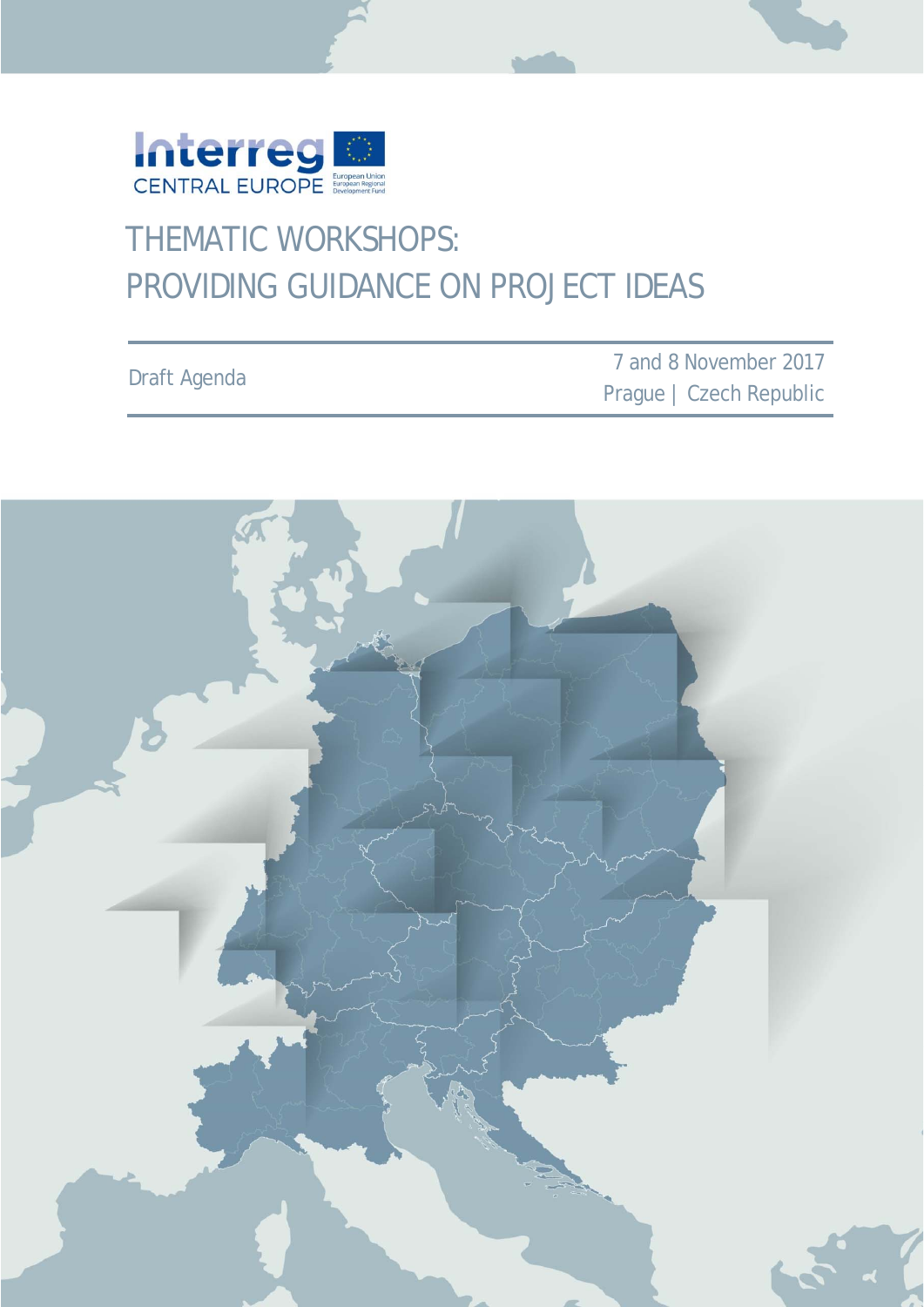



# THEMATIC WORKSHOPS: PROVIDING GUIDANCE ON PROJECT IDEAS

#### **Objective and audience**

The Interreg CENTRAL EUROPE thematic workshops will take place back to back in Prague (Czech Republic) on 7 and 8 November 2017 offering a **mix of theoretical and practical inputs for advanced applicants**  who want to get **thematic feedback on and visibility for their project ideas**.

Technical issues will be covered only briefly in the workshops. It is important to come to the workshops prepared. In addition to the application package, the programme will publish webinars and tutorials closer to the event covering important issues of project and budget development. Please check regularly the relevant web pages at www.interreg-central.eu/apply.

It is recommended to **already submit a project idea** to the Interreg CENTRAL EUROPE online community **before you register**. Ideas submitted to the programme online community do not have to be published online if preferred. The community can be accessed at www.interreg-central.eu/community.

**Participants should be willing to pitch their project idea** in front of the workshop audience. Concrete feedback will be provided by experts on each pitched idea, helping thus to improve these further. A randomised approach will be taken within the workshops for choosing the ideas to be pitched. However, **preference will be given to project ideas previously submitted** to the programme. Details about pitches are available at www.interreg-central.eu/Content.Node/events/howtopitch.html.

### **7 November: Environment and Culture Workshop**

| <b>MORNING</b><br><b>SESSION</b> | 08.30     | Registration                                                                                             |
|----------------------------------|-----------|----------------------------------------------------------------------------------------------------------|
|                                  | 09.00     | Introduction to funding for natural and cultural resources<br>Specific objectives: $3.1$   $3.2$   $3.3$ |
|                                  | 10.30     | Coffee break                                                                                             |
|                                  | 11.00     | Project idea pitches and feedback discussion with experts & audience<br>Up to 12 project idea pitches    |
|                                  | 13.00     | Lunch                                                                                                    |
|                                  | 14.00     | Introduction to project development and budget planning                                                  |
|                                  | Afternoon | Idea poster exhibition and open networking area                                                          |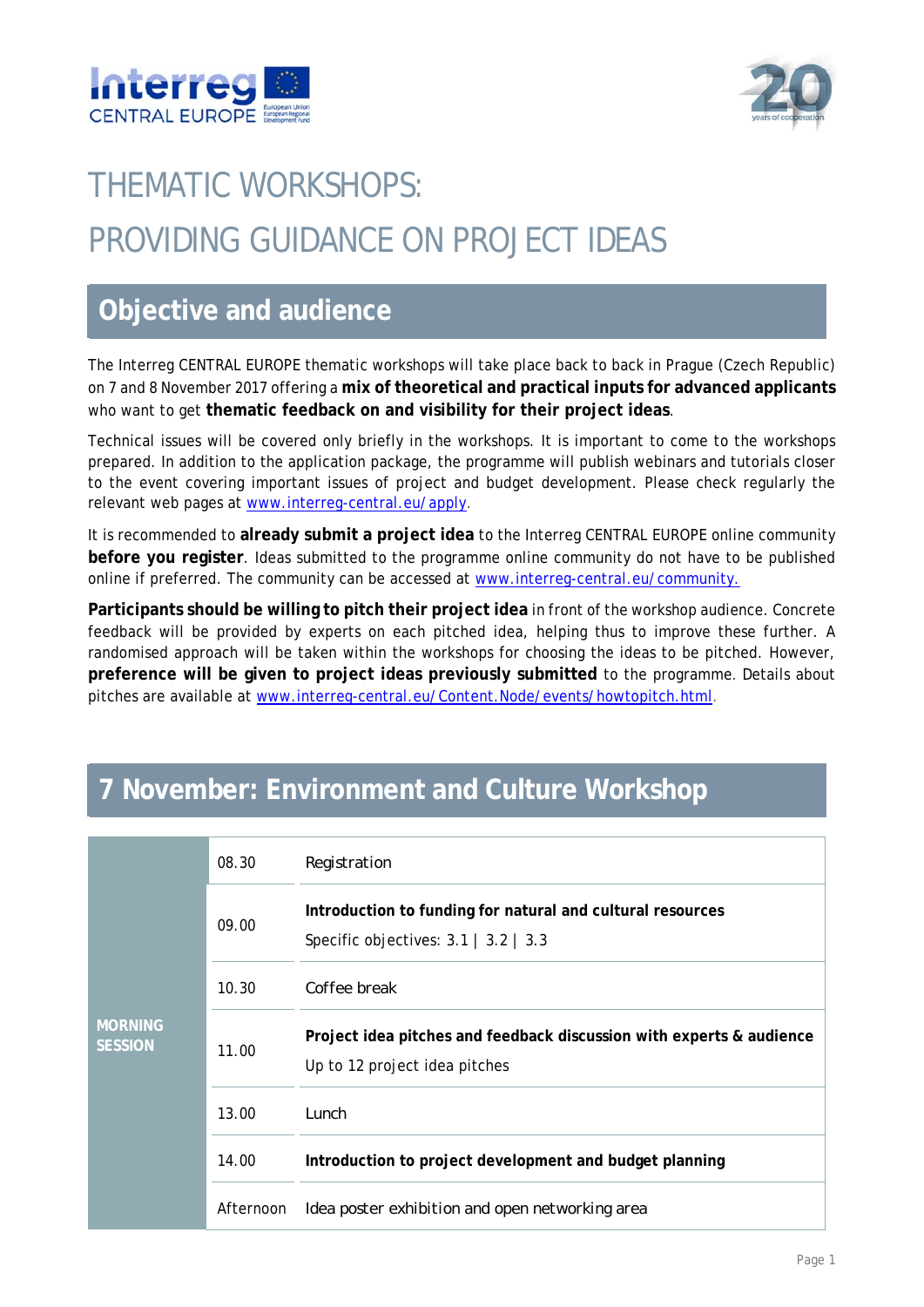



### **7 November: Transport Workshop**

| <b>AFTERNOON</b><br><b>SESSION</b> | Morning | Idea poster exhibition and networking                                                                |
|------------------------------------|---------|------------------------------------------------------------------------------------------------------|
|                                    | 13.00   | Registration and lunch                                                                               |
|                                    | 14.00   | Introduction to project development and budget planning                                              |
|                                    | 15.00   | Coffee break                                                                                         |
|                                    | 15.30   | Introduction to funding for transport<br>Specific objectives: $4.1 \mid 4.2$                         |
|                                    | 16.30   | Project idea pitches and feedback discussion with experts & audience<br>Up to 9 project idea pitches |
|                                    | 18.00   | Idea poster exhibition and open networking area (until 19.00)                                        |

### **8 November: Innovation Workshop**

| <b>MORNING</b><br><b>SESSION</b> | 08.30     | Registration                                                                                          |
|----------------------------------|-----------|-------------------------------------------------------------------------------------------------------|
|                                  | 09.00     | Introduction to funding for innovation<br>Specific objectives: $1.1$   $1.2$                          |
|                                  | 10.30     | Coffee break                                                                                          |
|                                  | 11.00     | Project idea pitches and feedback discussion with experts & audience<br>Up to 12 project idea pitches |
|                                  | 13.00     | Lunch                                                                                                 |
|                                  | 14.00     | Introduction to project development and budget planning                                               |
|                                  | Afternoon | Idea poster exhibition and open networking area                                                       |